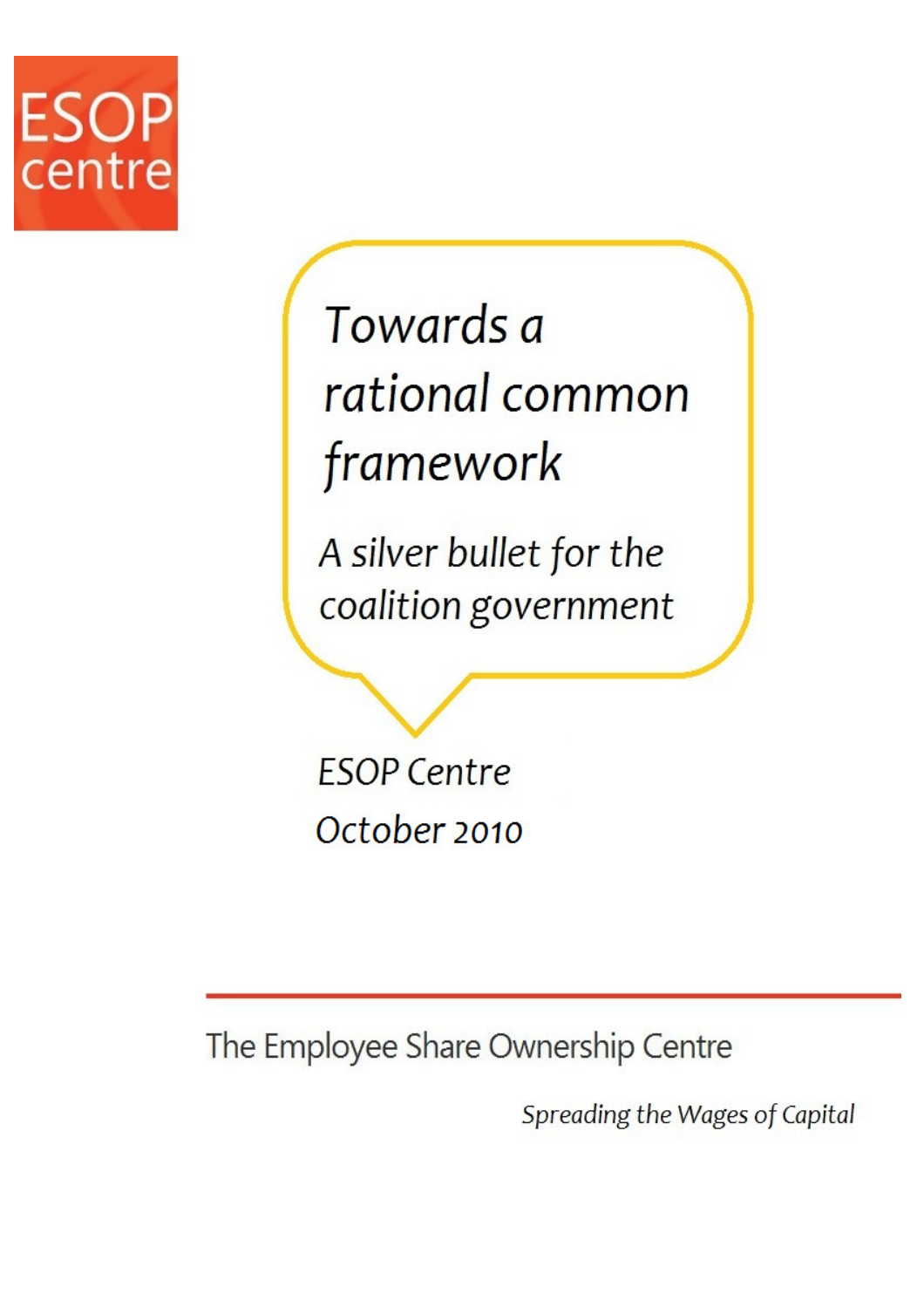## EMPLOYEE SHARE OWNERSHIP – TOWARDS A RATIONAL COMMON FRAMEWORK

## A SILVER BULLET FOR THE COALITION GOVERNMENT

The Esop Centre is an independent social enterprise which supports the idea of employees owning shares in the companies they work for. Founded in 1985 it has members among companies large and small, law firms, accountants, trustees and specialist consultants.

Over two million employees in the UK have a stake in their companies thanks to a government-approved share scheme and many more benefit from schemes which do not carry tax breaks. Employee share ownership has been shown to exert a positive effect on more than 12,000 companies where the share effect is an aid to productivity and to recruiting and keeping staff.

The four HMRC-approved schemes are: Save as you Earn (SAYE) Sharesave, the Share Incentive Plan (SIP), Enterprise Management Incentive (EMI) and Company Share Incentive Plan (CSOP). Each has a distinct rationale, application and regulation (see Appendix 1). These differences reflect not only variations in purpose but also the state of the legislation at the time.

Many measures in the four schemes are designed in different ways to preserve tax integrity but that has since been overtaken by new legislation. The anomalies between schemes now present more of a barrier to adoption than a safety mechanism for taxation.

The Esop Centre's (the Centre) key proposal is that while the rationale and structure of each plan should remain, together with the applicable tax benefits, anomalies within the regulations should be eradicated to encourage companies of all sizes to adopt and implement employee share schemes.

Bringing all four plans within this rational common framework for tax regulation will enable the government to relaunch employee share ownership and ensure it contributes to national regeneration to its full potential. HMRC studies have shown that in general the cost of tax breaks varies with the strength of the economy: to that extent they pay for themselves.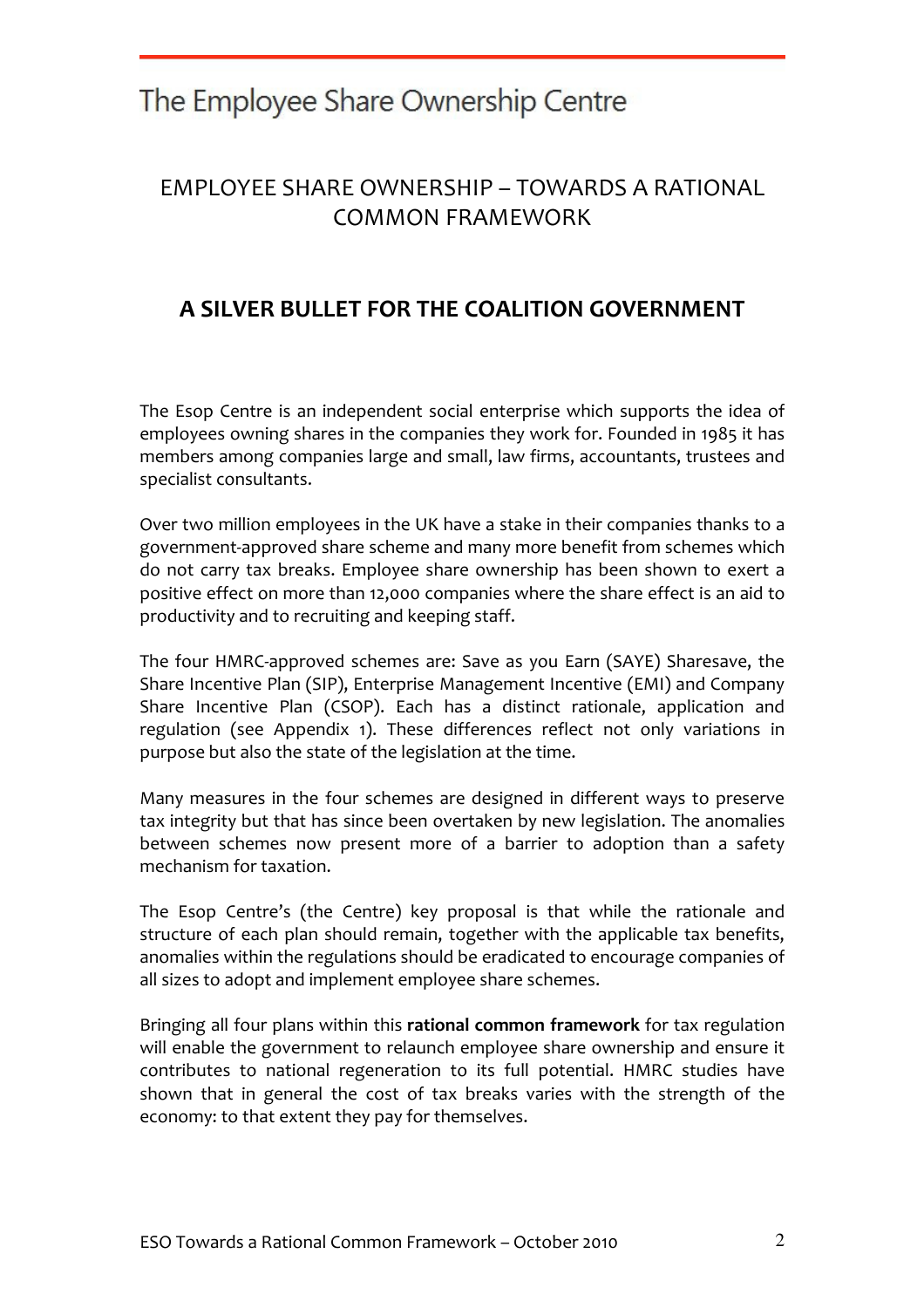Employee share ownership could provide a different model of ownership for the future.<sup>1</sup> Beyond the direct benefit share schemes can provide a way of encouraging millions of employed people to save more, a key aim in the wake of a devastating bout of borrowing. It can also offer an answer to increasing pensions deficits, by providing an alternative form of saving for retirement.

Given the debt situation in many countries governments are looking for new ways to solve savings and pensions problems. Delegates at our World Centre for Employee Ownership conference in Cannes heard Mick McAteer of the FSA and  $CESR<sup>2</sup>$  suggest that employee ownership schemes could provide a means for governments to encourage savings and through this develop an alternative pension scheme of sorts.<sup>3</sup>

On a practical level, the government might endorse a ten-point financial education agenda for employee share ownership which the Centre would undertake to produce in conjunction with the Consumer Finance Education Body.

## 1. Rational common framework

At the centre of our proposal is the plan for a common and simplified framework to embrace all current approved share schemes. Unnecessary anomalies would be culled. The difference between shares and options would be maintained, but where there are now differences in material interests tests and eligibility there could be one single set of rules.

The creation of the rational common framework will enable the government and partners such as the Centre to breathe new life into employee share schemes. An opportunity for re-branding and a fresh launch will be created within the framework of this new simplified tax regime, while preserving the overall tax reliefs currently enjoyed. Companies considering an employee share scheme will find it easier to compare and contrast choices.

 $\overline{a}$ 1 Davies W, *Reinventing the Firm* Demos, 2009

 $2$  Presentation by Mick McAteer "The Regulatory Environment for Employee Share Ownership" World Centre for Employee Share Ownership Conference, Cannes July 8 2010

 $3$  One issue could be the relative lack of diversification for a pension fund, but companies could ensure this does not become an issue by increasing diversification as employees move towards retirement age.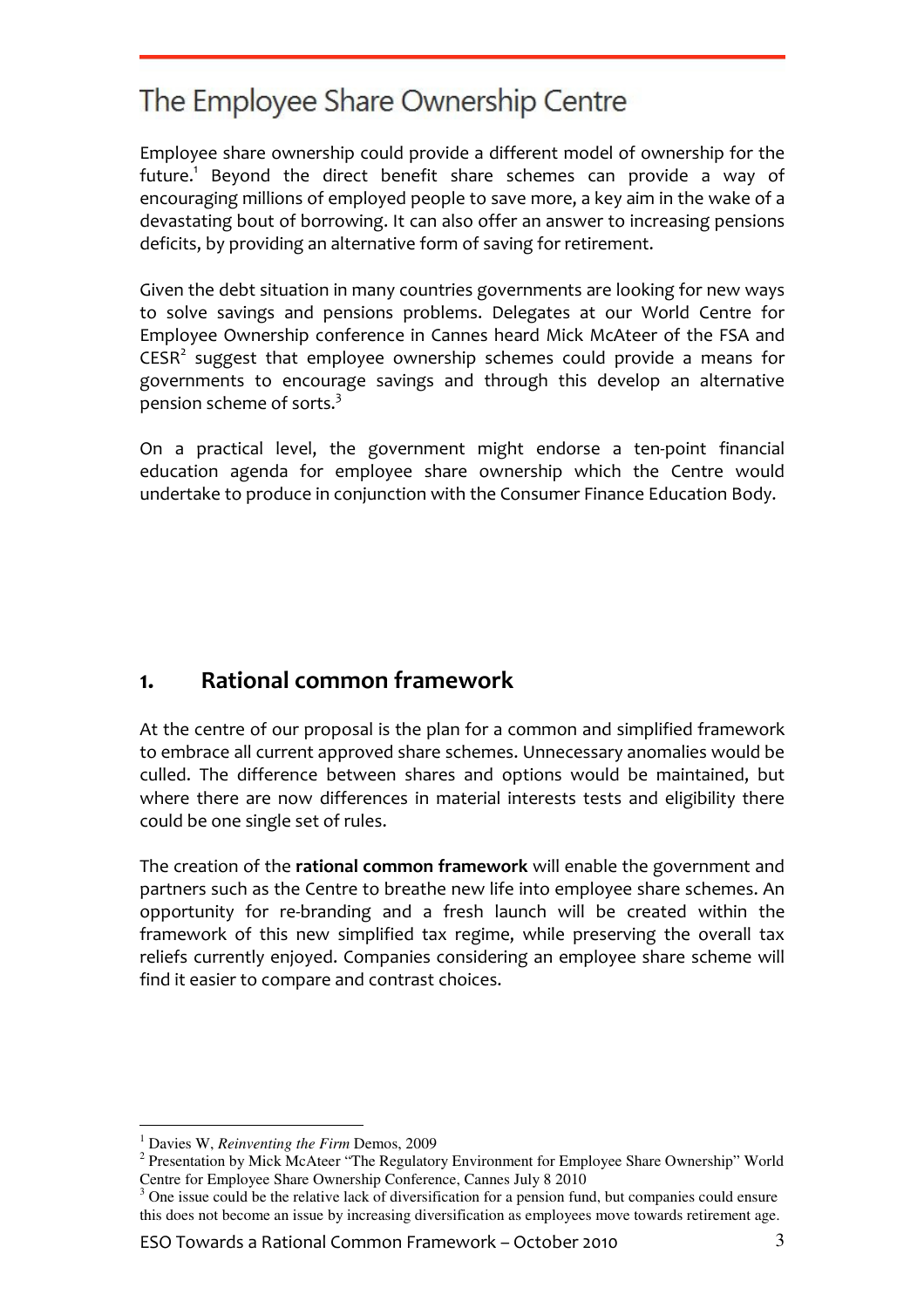## 2. Other key steps:

#### 2.1 Increase prominence of EMI

Since its introduction in 2003 the Enterprise Management Incentive has been a runaway success. The number of companies operating the approved discretionary EMI share option awards – usually to key employees alone - rose from 9,110 to 10,050 last year.<sup>4</sup> The scheme gives SMEs a chance to attract and keep talent, while linking reward to company performance and avoiding large cash salaries. However, considering the onus the government has placed upon enterprise providing the economic growth to lead the United Kingdom out of the recession, virtually nothing is done to promote EMI.

This is mainly attributable to EMI's having sprung from the Treasury and not having been fully adopted by DBIS whose promotional material on what government is doing for SME rarely even mentions EMI. A more prominent position for the scheme on the DBIS, HMRC and other government websites, coupled with ministerial championing of the scheme, would improve publicity. Currently the remarkable annual statistics of EMI take-up creep out unannounced.

#### 2.2 SIP – scrap negative clawback if company is sold in first 3 years

There is current enthusiasm among SMEs for SIP, but many are put off by the three year claw-back period. For private unquoted companies this can be a big barrier as the total amount clawed back can be many times the amount of relief given owing to the potentially significant increase in value of the shares upon a sale of the company.

As explained by Esop Centre expert David Pett "Although a participant is not charged to income tax (or NICs) on that part of his salary used to acquire partnership shares, if those shares are withdrawn from the SIP, or cease to be subject to the SIP because the participant ceases to be employed by the plan company, or any associated company within three years of the acquisition date of the shares he will then be charged to income tax and, if the shares are "readily convertible assets" (RCAs), NICs on the market value of the shares at that time. The amount of the NICs could then be considerably greater than the amount of NICs which would have been paid on the salary deducted and used to acquire partnership shares!"<sup>5</sup>

The problem for employers is that it is calculated not on what would have been paid originally, but on the current share value, when it is higher. The resulting NICs bill can therefore be sometimes unexpectedly high. The Centre would like to

ESO Towards a Rational Common Framework – October 2010 4

 4 http://www.hmrc.gov.uk/stats/emp\_share\_schemes/menu.htm

<sup>5</sup> Pett, D *Employee Share Schemes,* Thomson Sweet & Maxwell, 2006, 7A.33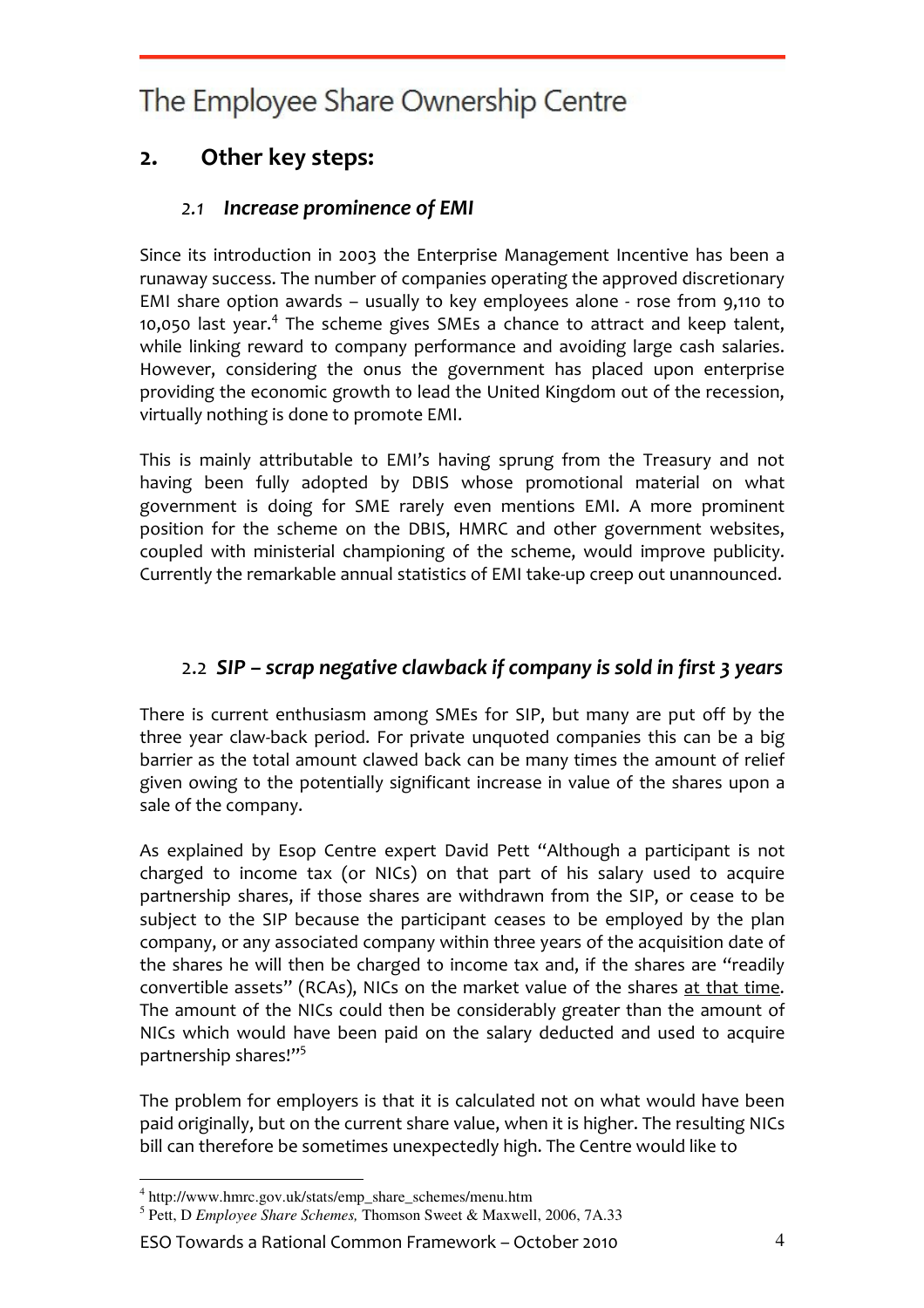investigate ways of limiting companies' exposure to NICs in this instance, possibly through limiting the amount payable to the amount saved when the partnership shares were initially purchased by employees.

#### 2.3. Pensions: SAYE & SIP to SIPP

The government should unify the CGT treatment of SAYE-SIPP and SIP-SIPP transfers in order to allow both and clearly increase tax efficiency of moving money from employee share scheme savings to pensions.

#### 2.4 SAYE increase period of non-contribution:

The coalition government should raise the period of non-contribution on SAYE contract before the option lapses from 6 months to 12 months (or staggered depending on the length of the savings contract). This would demonstrate the government's understanding of savers' current hard times

#### 2.5 Increase SAYE contribution limit:

To send a clear signal that savings are to be encouraged it will make sense to review the current limit on contributions to an SAYE contract, which has not moved from £250 since 1991.

Nearly a quarter of savers under SAYE contracts are now at the limit.<sup>6</sup> In Ireland the previous limit of €320 was increased to €500 in February 2008.

## 2.6 Entrepreneurs' relief:

The increase of the amount on which ten percent CGT rate is available from £2m to £5m was welcome and generous.

However the 5 percent holding rule is too restrictive. This should be changed to five percent or any "employment-related security".

 $\overline{a}$ 

<sup>6</sup> IFS ProShare annual survey 2010

ESO Towards a Rational Common Framework – October 2010 5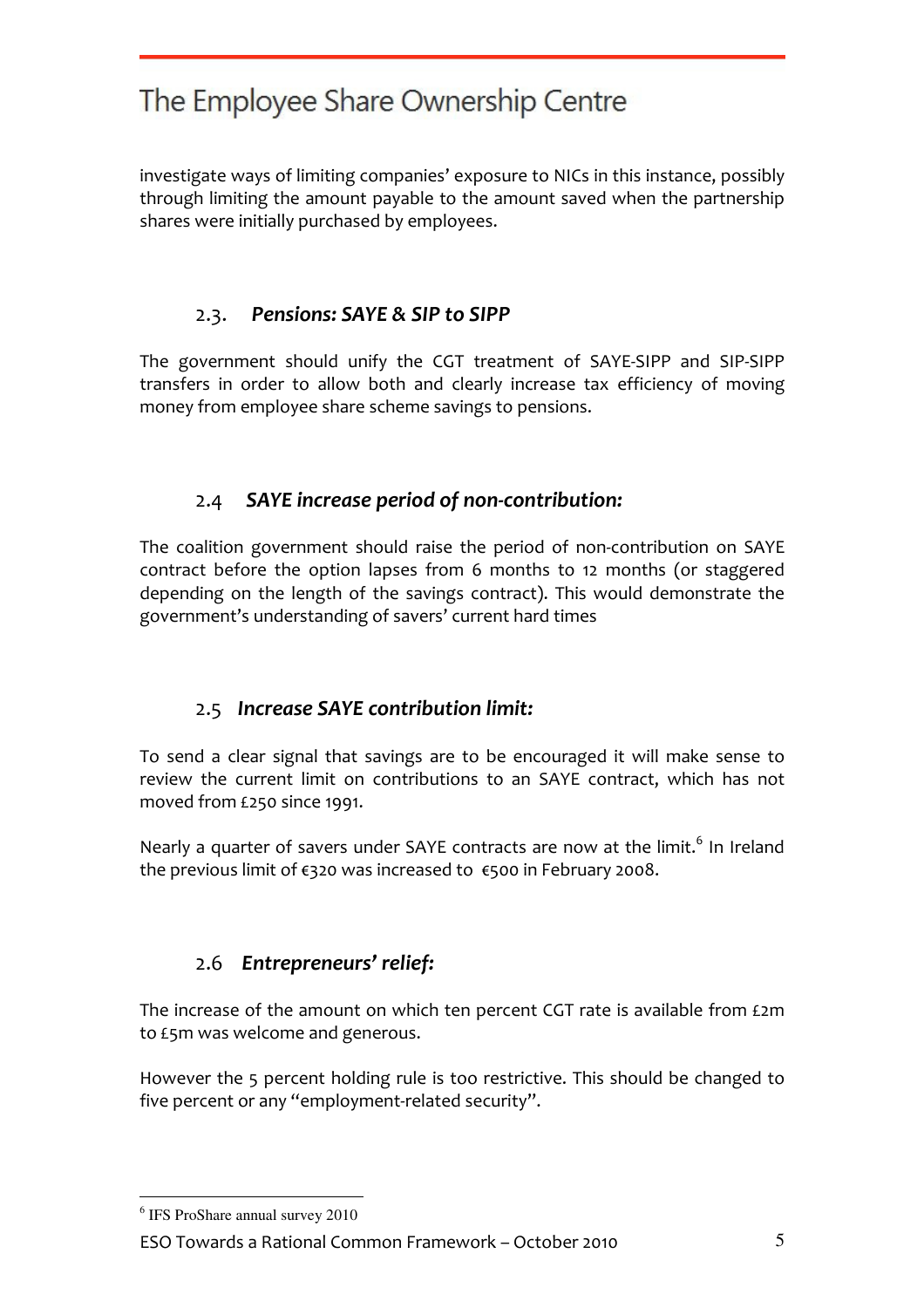#### 2.7 Allow private equity and venture capital backed companies to implement EMI.

In line with our recommendation on the rational common framework simplified EMI rules will allow use by private equity and venture capital. The proposed change in status for Royal Mail may precipitate this in any event.

## Conclusion

Employee share schemes have a larger part to play in national economic and social recovery. The Esop Centre has put forward a powerful range of expert and inexpensive measures which will support the Coalition government in its aims.

#### Contributing ESOP Centre members:

David Pett – Pett, Franklin & Co. LLP Kevin Thompson – Clifford Chance Sally Robinson – Clifford Chance Neil Sharpe – New Bridge Street Consultants Damian Carnell – Towers Watson Paul Stoddart – Computershare Malcolm Hurlston – Esop Centre David Poole – Esop Centre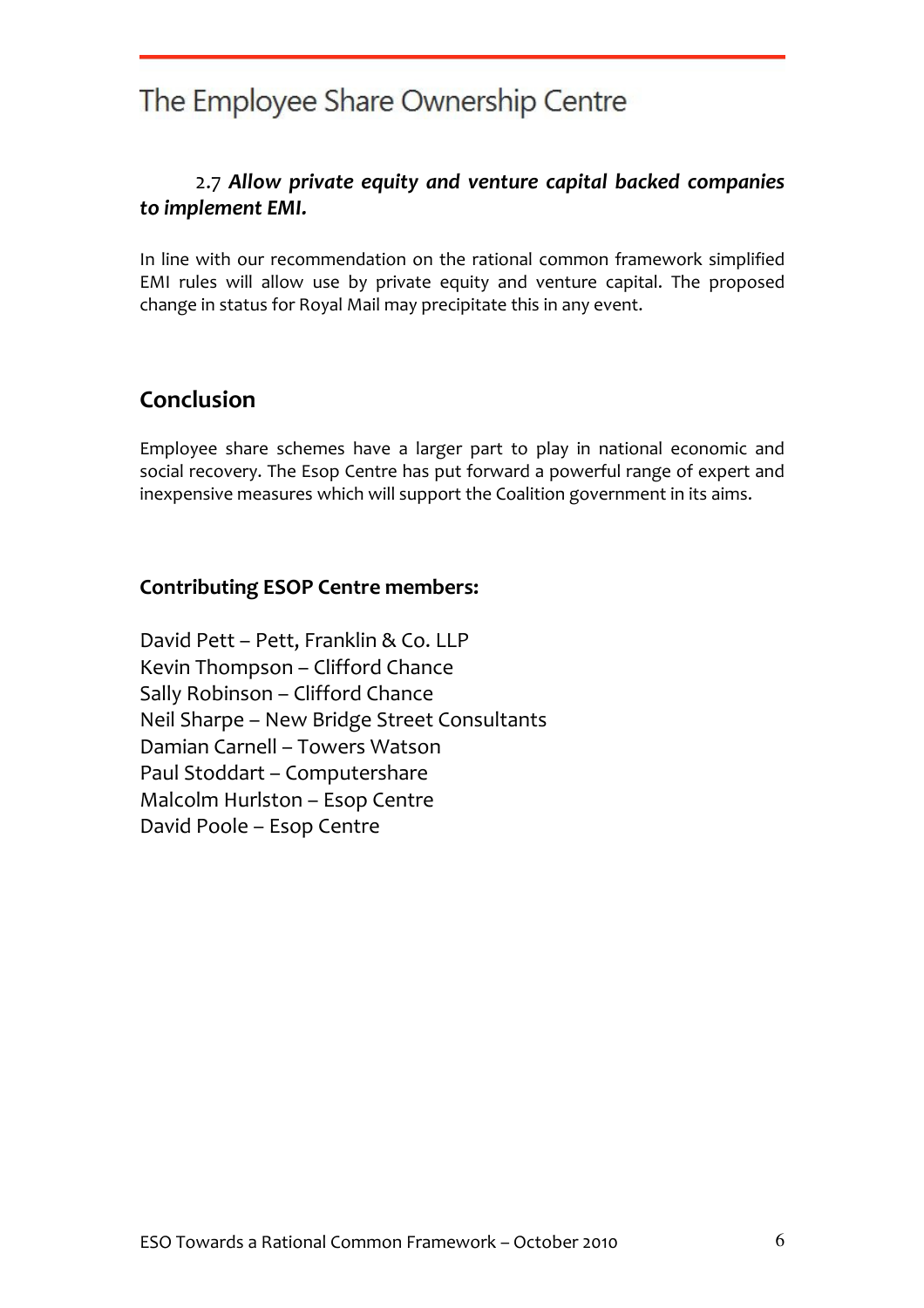#### Appendix 1

Source: http://www.hmrc.gov.uk/stats/emp\_share\_schemes/intro-note.pdf

#### EMPLOYEE SHARE SCHEMES

1. This note gives brief introductory information on each scheme.

Save As You Earn Share Option Schemes

2. Tax relief for approved SAYE Share Option schemes was introduced in 1980. The scheme allows a company to give employees the right ('option') to buy shares in the company at an exercise price that is fixed when the option is granted. The exercise price must not be less than 80 per cent of the value of the underlying shares at that time. Participating employees can save between £5 and £250 per month under a SAYE savings contract with either a bank, building society or Relevant European institution. These contracts last for three or five years. Employees with five-year SAYE contracts may decide at the outset whether to take the proceeds after the fifth anniversary or leave the savings for another two years to earn an additional bonus. The bonus or interest earned on these savings is tax-free.

3. The lump sum resulting from the SAYE contract can be used to buy the shares if the employee chooses to exercise their options after 3, 5 or 7 years, depending on the terms of the contract. Employees are not obliged to exercise their options and they may not want to do so if the current share price is less than the exercise price set when the option was granted. If the option is not exercised, the employee receives the proceeds of the SAYE contract in the normal way.

4. Under an approved SAYE Share Option scheme, the employee does not pay income tax or National Insurance on the grant of options, the bonus or interest received under the SAYE contract, the benefit from being able to buy shares at a discounted price, or any increase in the market value of underlying shares between the dates on which the option was granted and exercised. Capital gains tax may be payable if shares acquired through a SAYE scheme are later sold.

#### Company Share Option Plans (CSOPs)

5. A new type of discretionary scheme called CSOP replaced the Discretionary Share Option schemes in 1996. Under CSOP there is a limit of £30,000 on the value of the shares under option that may be held by an employee at any one time (taking into account the value of shares in options held under any other approved CSOP scheme). Also, options may not be offered at a discount (i.e. the exercise price must not be manifestly less than the market value of the underlying shares on the option grant date).

#### Share Incentive Plan

6. Initially known as the all-employee share ownership plan, SIP was introduced in Finance Act 2000 largely as a replacement for Approved Profit Sharing schemes.

The plan has three key elements:

- Free shares – employers can give employees up to £3,000 worth of shares each year;

- Partnership shares – employees can buy up to  $£1,500$  of shares out of pre-tax and National Insurance earnings;

- Matching shares – employers can give up to 2 free shares for each partnership share bought by the employee.

7. All shares are held in trust on behalf of employees. When an employee leaves, all their shares come out of the plan.

8. Employees do not pay income tax or National Insurance on the value of the free or matching shares given to them provided they keep them in the plan for at least 5 years. If they leave, or take them out of the plan for another reason, between 3 to 5 years, there is no tax and National